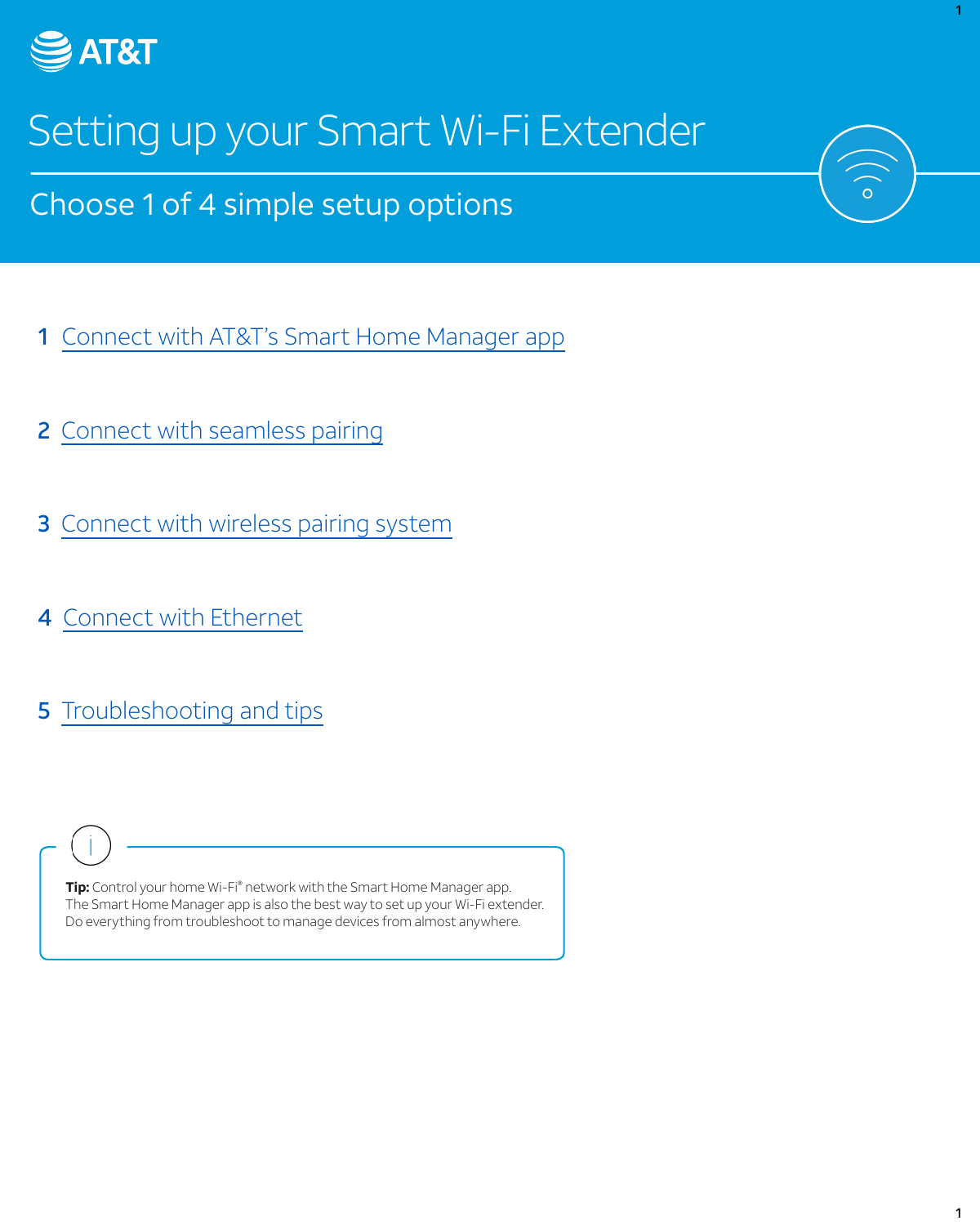<span id="page-1-0"></span>

### **Option 1: Connect with** AT&T's Smart Home Manager app

You need to have AT&T Internet service for your new Wi-Fi extender to work. Check the compatibility with your Wi-Fi gateway at [att.com/wifiextender](https://att.com/wifiextender) **The extender needs to be in the room next to the gateway during setup.** 

1. Download the Smart Home Manager app from your app store or go to [att.com/smarthomemanager](https://att.com/smarthomemanager)



For quick setup, open the camera on your smartphone and hold the camera over the QR code for a few seconds.

2. Sign in with your AT&T user ID and password. *Need help?* [att.com/shmhelp](https://att.com/shmhelp)



Control and manage your home Wi-Fi network with Smart Home Manager app. Troubleshoot, check your Wi-Fi connection strength, and manage devices from pretty much anywhere.

Note: AT&T Smart Home Manager is available to AT&T Internet service customers with a compatible AT&T Wi-Fi gateway. Features may depend upon gateway models. Data rates may apply for download and usage.



**3.** Select **Help**  $\bullet$  **Network**  $\bullet$  **Home Network Hardware**  $\bullet$  **Add Extender.** 

Once you see the **WHITE** light, you're all set.

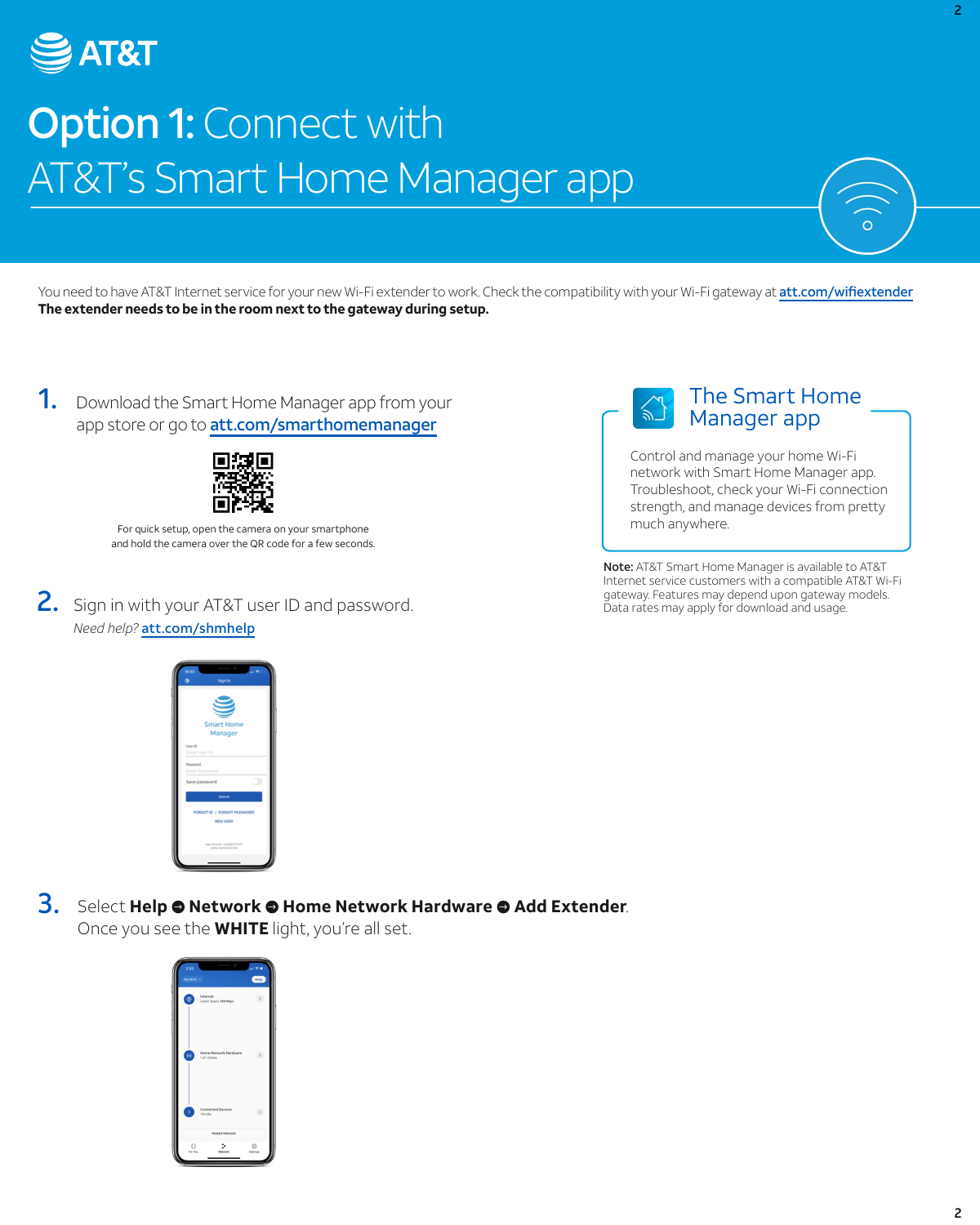<span id="page-2-0"></span>

### **Option 2: Connect with** seamless pairing

You need to have AT&T Internet service for your new Wi-Fi extender to work. Check the compatibility with your Wi-Fi gateway at [att.com/wifiextender](https://att.com/wifiextender) **The extender needs to be in the room next to the gateway during setup.** 

1. Connect the power supply to the extender and plug the other end into an electrical outlet in close proximity to the gateway (not controlled by a light switch). It should automatically pair with the gateway.



2. Once paired, unplug it, and move it to the room you want your extender in. Once you see the **WHITE** light, you're all set.





**Tip:** The lights will stop flashing once it's paired. This may take up to 5-6 minutes. For more help, use the Smart Home Manager app or [att.com/extendersetup](https://att.com/extendersetup)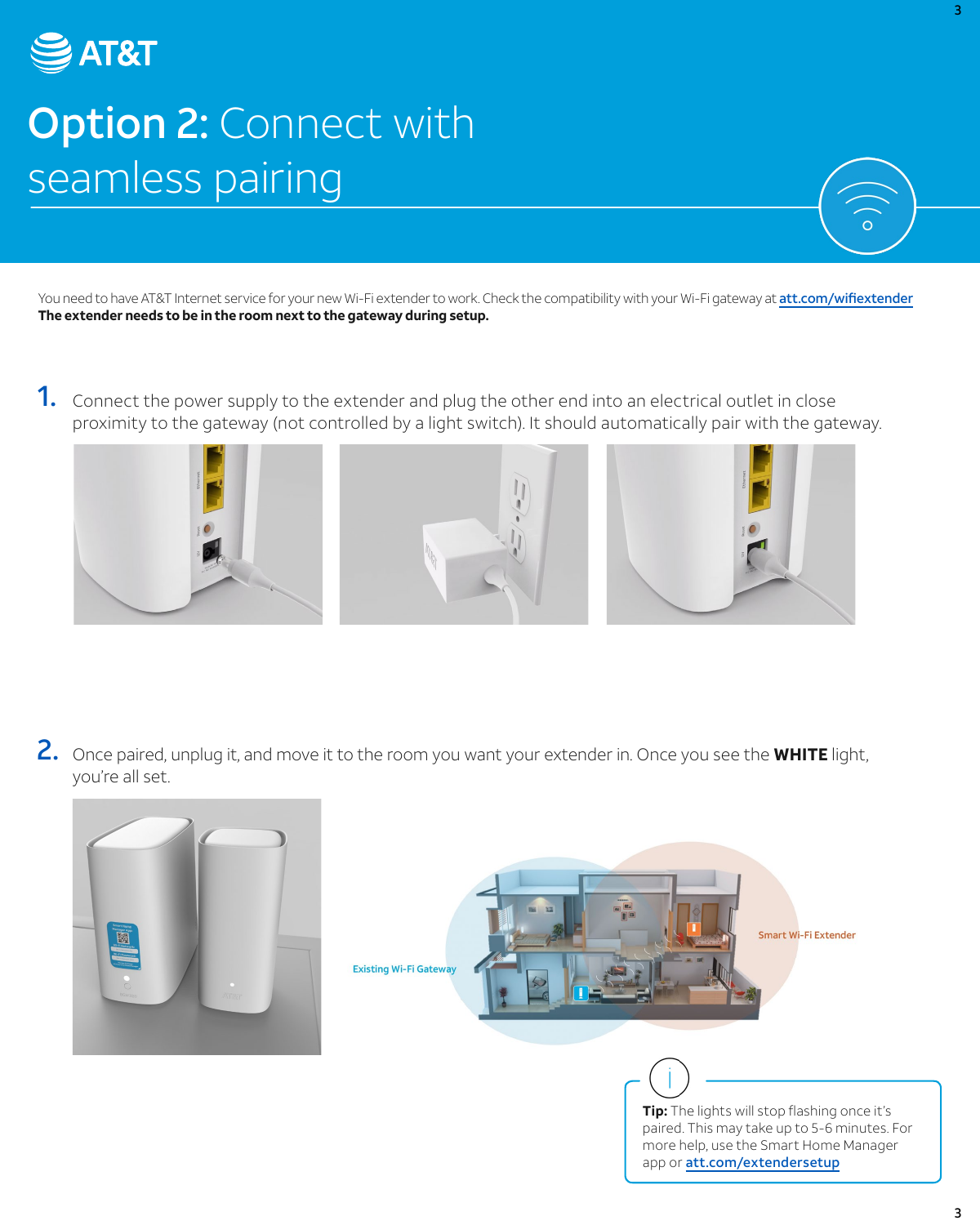<span id="page-3-0"></span>

#### **Option 3: Connect with** wireless pairing system

You need to have AT&T Internet service for your new Wi-Fi extender to work. Check the compatibility with your Wi-Fi gateway at [att.com/wifiextender](https://att.com/wifiextender) **The extender needs to be in the room next to the gateway during setup.** 

1. Connect the power supply to the extender and plug the other end into an electrical outlet in close proximity to the gateway (not controlled by a light switch). Push the WPS button and watch for the light to blink **GREEN**.



**Tip:** Make sure the extender is plugged in near the gateway. Both radio bands need to be enabled on the gateway and have the same network name. For help, use the Smart Home Manager app or go to [att.com/enhancedwifi](https://att.com/enhancedwifi)

2. Press and release the WPS button on the gateway. Then, press the WPS button on the back of the extender. The light will turn solid **WHITE** when paired and ready to use or move.



**Note:** Your gateway should look like one of these.

3. Unplug the extender from the outlet. Move it between the gateway and the area where you want a stronger signal. Plug the extender into a known working outlet and wait for the **WHITE** light. Once you see the solid **WHITE** light on the extender, you're all set.



4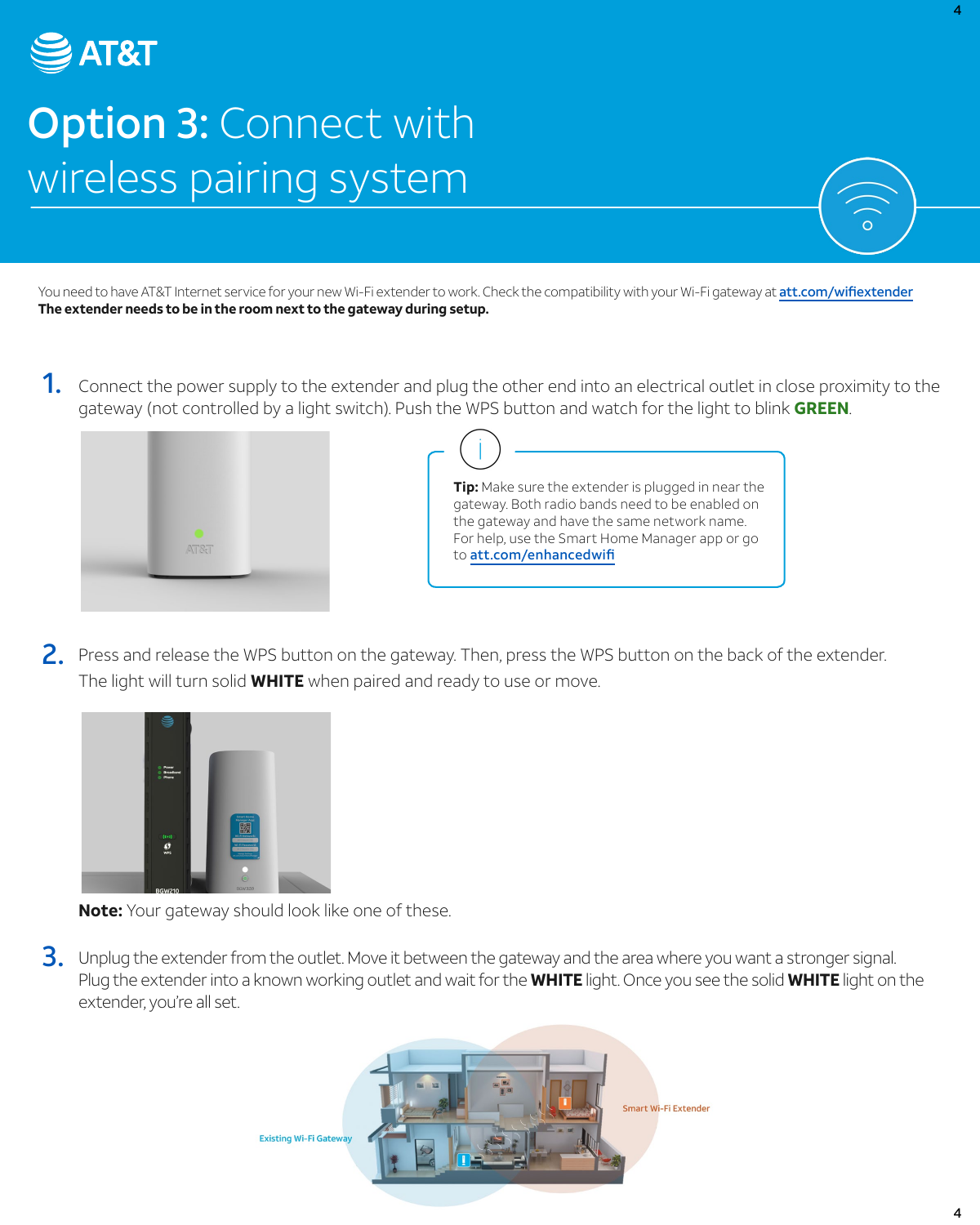<span id="page-4-0"></span>

# **Option 4: Connect with Ethernet**

You need to have AT&T Internet service for your new Wi-Fi extender to work. Check the compatibility with your Wi-Fi gateway at [att.com/wifiextender](https://att.com/wifiextender) **The extender needs to be in the room next to the gateway during setup.** 

1. Attach the extender to the gateway by connecting one end of the YELLOW Ethernet cable to one of the YELLOW Ethernet ports on the back of the gateway. Attach the other end of the cable to the YELLOW Ethernet slot on the back of the extender.



**Tip:** Make sure the Ethernet cable is firmly connected. Once both ends are properly connected, the Ethernet port LED will turn solid **GREEN.** 

 switch). The power jack LED on the back of the extender should turn solid **GREEN**. Once you see the 2. Connect the power supply to the extender and plug it into an electrical outlet (not controlled by a light solid **WHITE** light on the front of the extender indicating you're paired, you're all set.